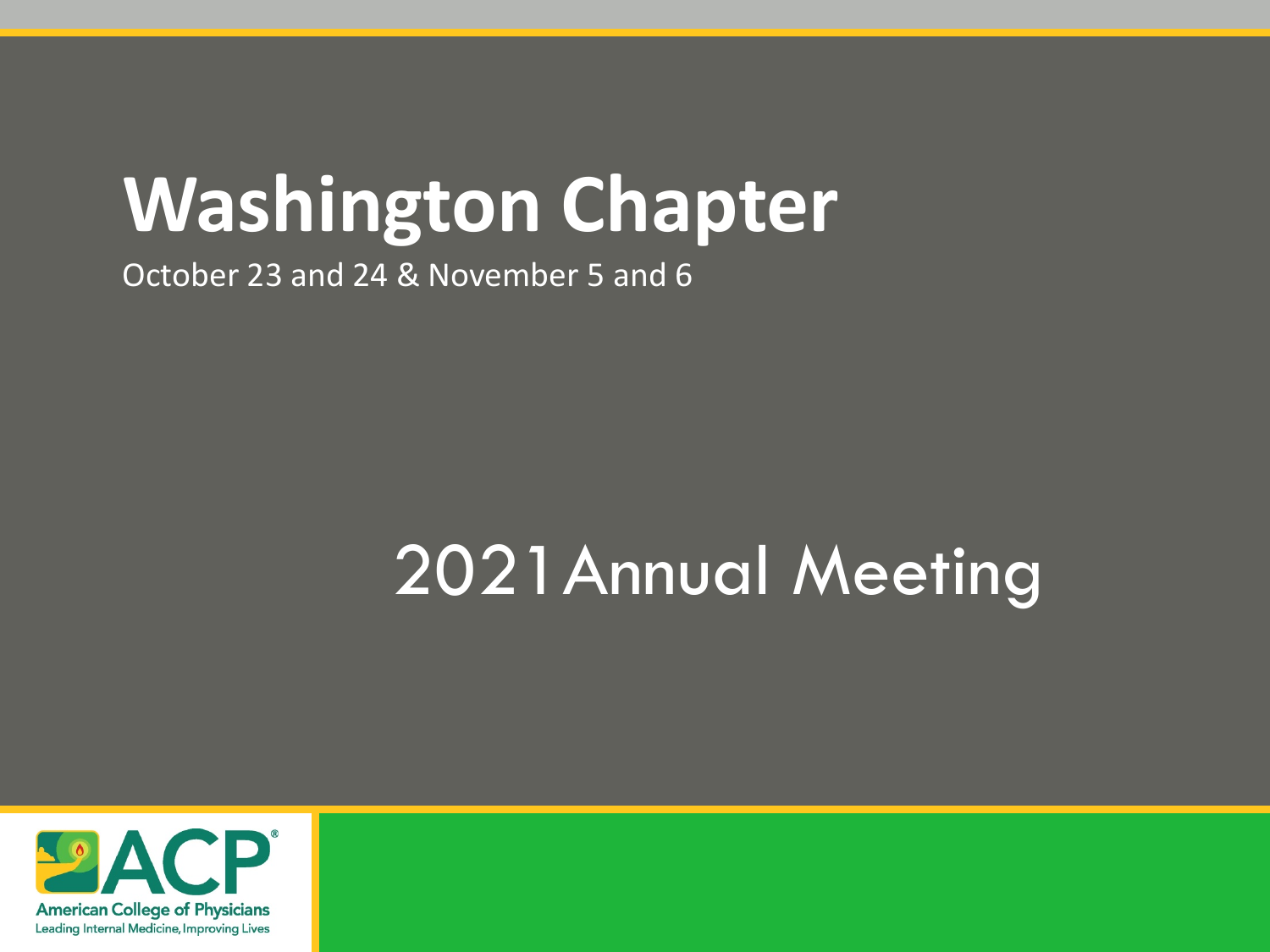### **Disclosure information – Planning Committee**

Radica Alicic, MD, FACP *Advisory Board: Boehringer Ingelheim; Grant: Goldfinch Bio; the Kidney Company; Bayer pharmaceuticals; National Institute for Allergy and Infectious Disease*

Mary Anderson, MD, FACP *Stock: BMS*

*None of the remaining planning committee for this educational activity have relevant financial relationship(s) to disclose with ineligible companies whose primary business is producing, marketing, selling, re-selling, or distributing healthcare products used by or on patients.* 

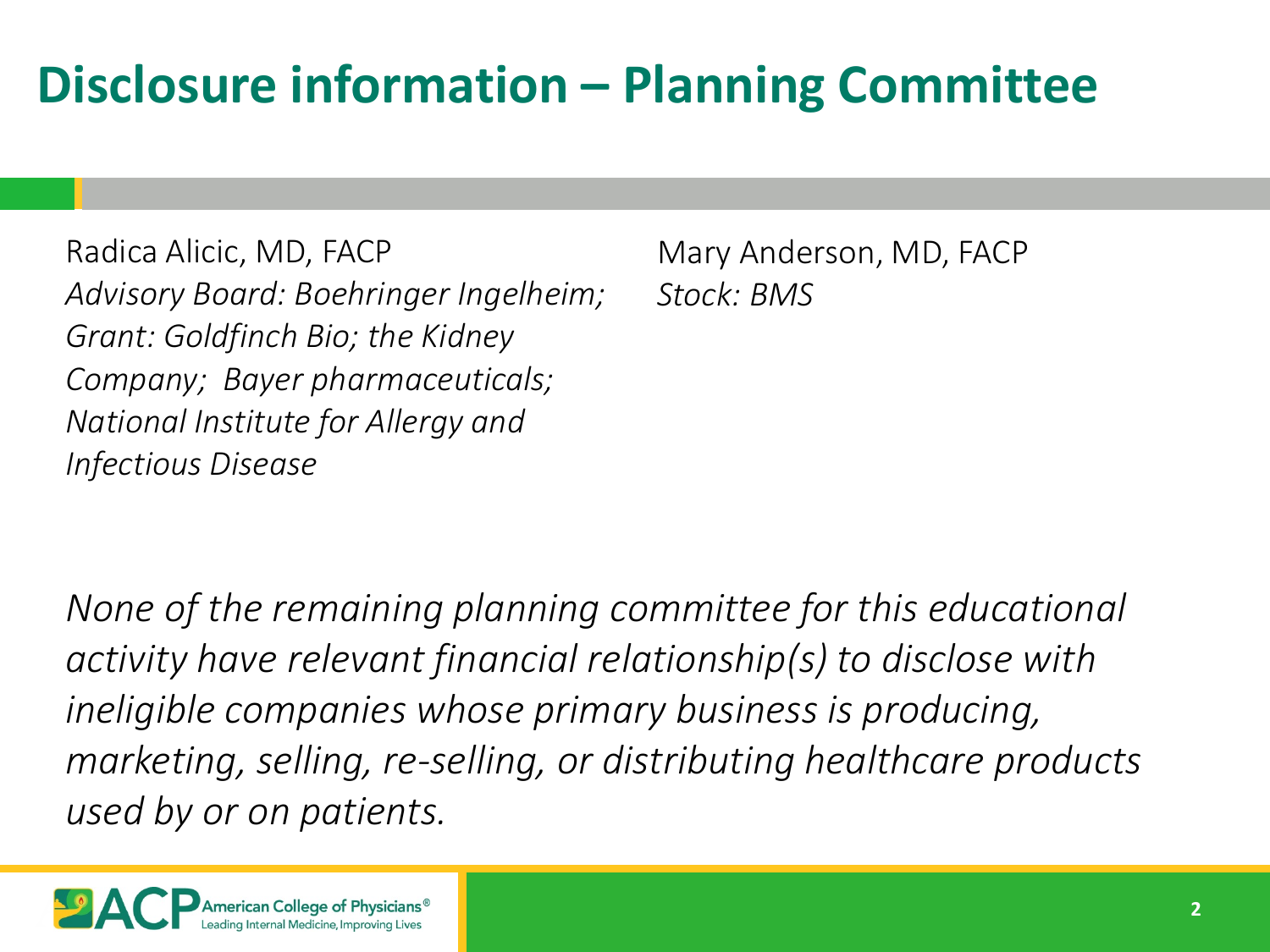# **Disclosure information – Faculty**

Sam Rayner, MD *Grants: Bayer HealthCare Pharmaceuticals, United Therapeutics Corporation*

Greg Nakamota, MD, FACP *Stock: Eli Lilly and Company, Medtronic Inc.*

John Amory, MD, MPH, FACP *Consultant: Clarus Therapeutics*

Kimoto Domoto-Reilly, MD, MS *Grant: Biogen Inc.; Speakers Bureau: MedBridge*

Irl Hirsch, MD, MACP *Grants: Medtronic, Insulet Corp, Beta Bionics; Gwave, Abbott Diabetes Care, Roche Diabetes Care; Consultant: Bigfoot Biomedical*

*None of the remaining faculty for this educational activity have relevant financial relationship(s) to disclose with ineligible companies whose primary business is producing, marketing, selling, re-selling, or distributing healthcare products used by or on patients.* 

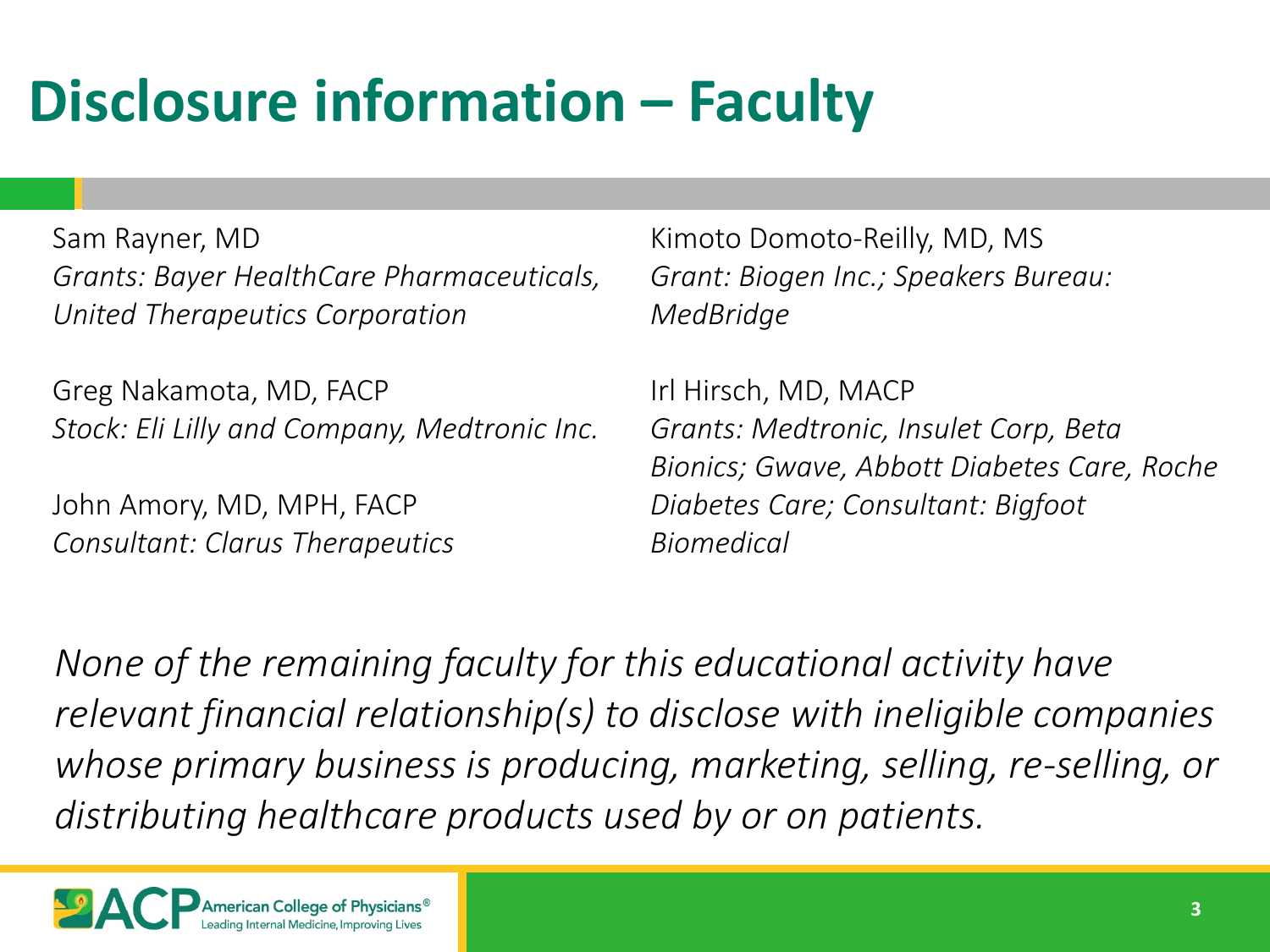#### **Disclosure: Members of the College's Education Content Validation Committee provide oversight of chapter education programs**

Alpesh N. Amin, MD, MBA, MACP *Honoraria: BMS/Pfizer, Otsuka, Sunovian, DSI, Merck, Medtronic, Novartis, Portola; Consultant: Alexion Pharmaceuticals, AstraZeneca; BMS, Millenium Health; Nabriva, Otsuka Pharmaceutical, Paratek, Pfizer, Portola Pharmaceuticals, Sunovion Pharmaceuticals*

CAPT Brooks D. Cash, MC, USN, FACP

Ricardo Correa, MD, FACP

William E. Davis, MD, MACP

*Consultantship: Kinetix Group*

| Jessica Favreau, MD, FACP         |
|-----------------------------------|
| Kelly Ferraro, MD, FACP           |
| Tatyana Gavrilova, MD, ACP Member |
| Eric H. Green, MD, FACP           |
| Marc J. Kahn, MD, MACP            |
| Gregory Rouan, MD, MACP           |
| Adrian P. Sequeira, MD, FACP      |
| Tushar Shah, MBBS, ACP Member     |

Relevant commercial relationships appear in italics below each individual's name. All others have nothing to disclose. All relevant relationships have been mitigated.

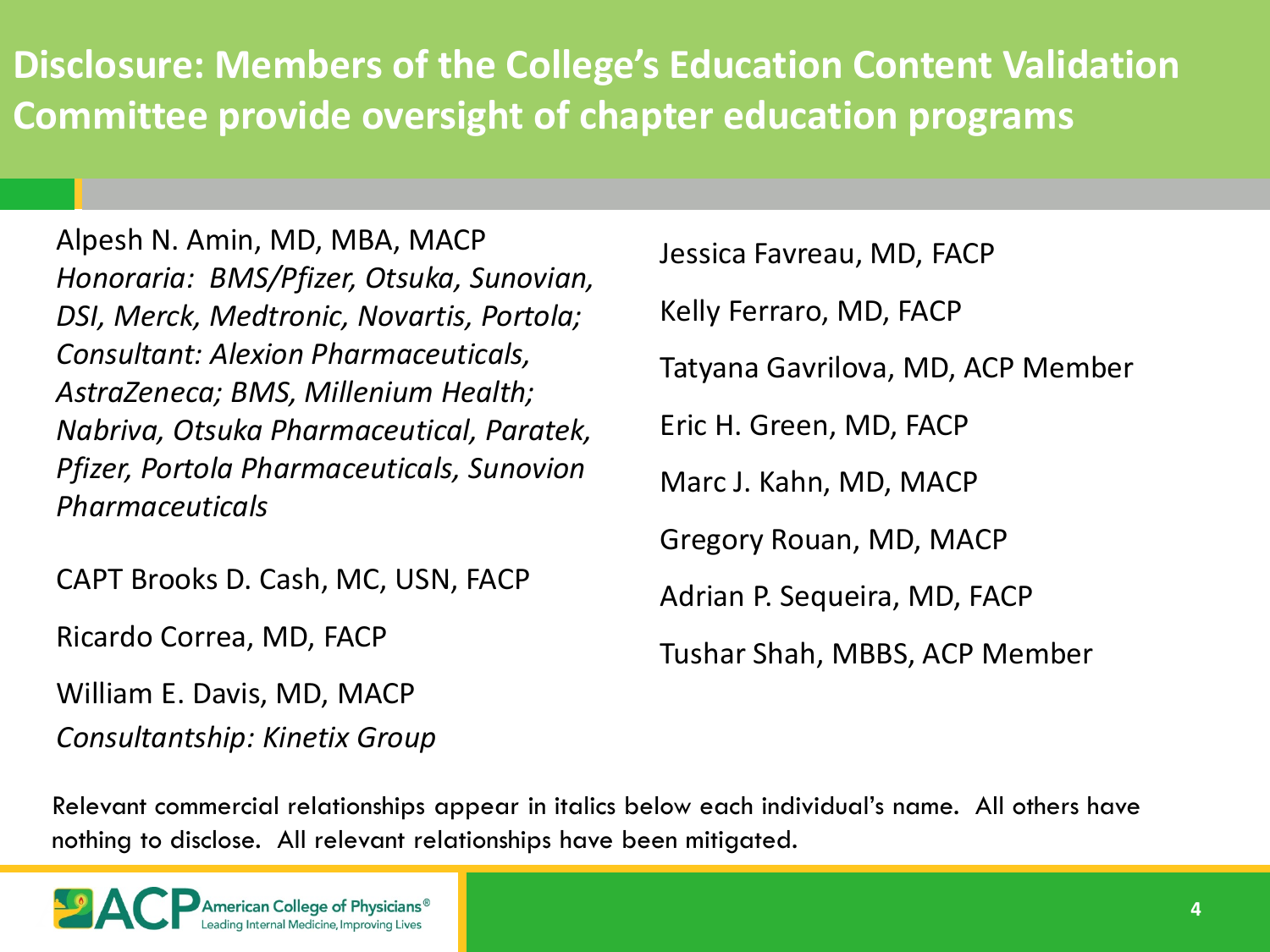## **Go to the Washington Chapter webpage and follow the prompts to claim credit and points.**

The American College of Physicians (ACP) is accredited by the Accreditation Council for Continuing Medical Education (ACCME) to provide continuing medical education for physicians.

The ACP designates this other activity (live component and enduring component) for the number of *AMA PRA Category 1 Credit(s)*TM listed below. Physicians should claim only the credit commensurate with the extent of their participation in the activity.

The pre-courses and pre-meeting content: 14 *AMA PRA Category 1 Credit(s)*TM

The Washington Chapter Scientific Meeting: 9.75 *AMA PRA Category 1 Credit(s)*TM

Successful completion of this CME activity (the Washington Chapter Scientific Meeting), which includes participation in the evaluation component, enables the participant to earn up to 9.75 medical knowledge MOC points in the American Board of Internal Medicine's (ABIM) Maintenance of Certification (MOC) program. It is the CME activity provider's responsibility to submit participant completion information to ACCME for the purpose of granting ABIM MOC credit.